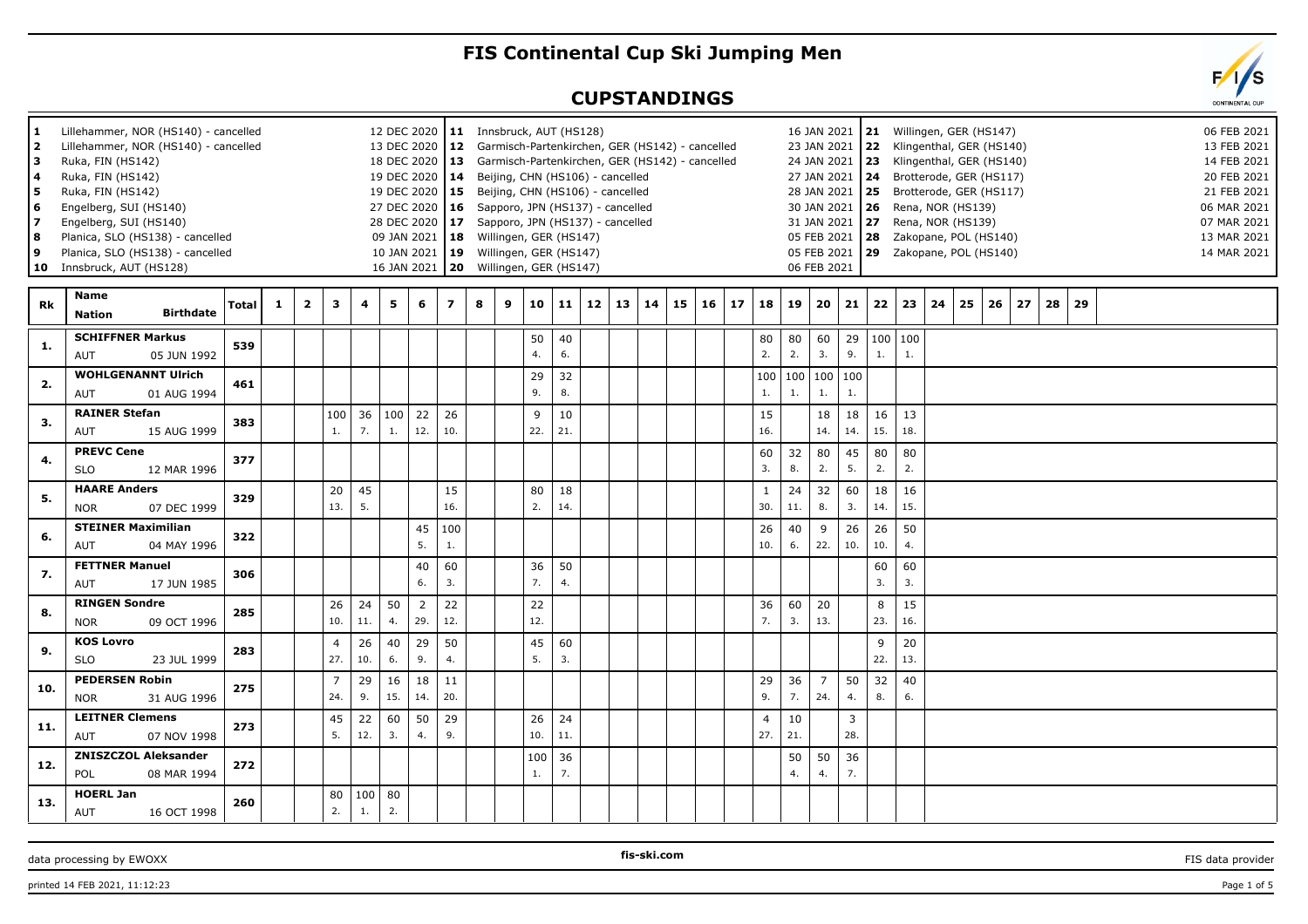| Rk  | Name<br><b>Birthdate</b><br><b>Nation</b>      | Total | $\mathbf{1}$ | $\overline{\mathbf{2}}$ | 3            | 4              | 5               | 6            | $\overline{z}$ | 8 | 9 | 10             | 11              | $12 \mid 13$ | 14 | 15 | 16 | 17 |                | 18 19        | 20       | 21                    | 22       | 23             | 24 | 25 | 26 | 27 | 28 | 29 |  |  |  |
|-----|------------------------------------------------|-------|--------------|-------------------------|--------------|----------------|-----------------|--------------|----------------|---|---|----------------|-----------------|--------------|----|----|----|----|----------------|--------------|----------|-----------------------|----------|----------------|----|----|----|----|----|----|--|--|--|
|     |                                                |       |              |                         |              |                |                 |              |                |   |   |                |                 |              |    |    |    |    |                |              |          |                       |          |                |    |    |    |    |    |    |  |  |  |
| 14. | <b>WOLNY Jakub</b><br>15 MAY 1995<br>POL       | 259   |              |                         | 14<br>17.    | 80<br>2.       | 29<br>9.        | 100 36<br>1. | 7.             |   |   |                |                 |              |    |    |    |    |                |              |          |                       |          |                |    |    |    |    |    |    |  |  |  |
|     | <b>NOUSIAINEN Eetu</b>                         |       |              |                         | 50           | 60             | $5\phantom{.0}$ |              | 9              |   |   |                |                 |              |    |    |    |    | 11             | 9            | 36       | 32                    | 15       | 18             |    |    |    |    |    |    |  |  |  |
| 15. | 29 APR 1997<br>FIN                             | 245   |              |                         | 4.           | 3.             | 26.             |              | 22.            |   |   |                |                 |              |    |    |    |    | 20.            | 22.          | 7.       | 8.                    | 16.      | 14.            |    |    |    |    |    |    |  |  |  |
| 16. | <b>WASEK Pawel</b>                             | 242   |              |                         | 36           | 40             | 14              | 32           | 40             |   |   |                |                 |              |    |    |    |    | 13             | 22           | 45       |                       |          |                |    |    |    |    |    |    |  |  |  |
|     | 02 JUN 1999<br>POL                             |       |              |                         | 7.           | 6.             | 17.             | 8.           | 6.             |   |   |                |                 |              |    |    |    |    | 18.            | 12.          | 5.       |                       |          |                |    |    |    |    |    |    |  |  |  |
| 17. | <b>BACHLINGER Niklas</b><br>AUT<br>22 DEC 2001 | 235   |              |                         | 15<br>16.    | 16<br>15.      | 24<br>11.       | 16<br>15.    | 24<br>11.      |   |   | 60<br>3.       | 80<br>2.        |              |    |    |    |    |                |              |          |                       |          |                |    |    |    |    |    |    |  |  |  |
|     | <b>KOT Maciej</b>                              |       |              |                         | 29           | 50             | 45              |              |                |   |   | 40             | 14              |              |    |    |    |    | 3              | 18           | 22       | 12                    |          |                |    |    |    |    |    |    |  |  |  |
| 18. | POL<br>09 JUN 1991                             | 233   |              |                         | 9.           | 4.             | 5.              |              |                |   |   | 6.             | 17.             |              |    |    |    |    | 28.            | 14.          | 12.      | 19.                   |          |                |    |    |    |    |    |    |  |  |  |
|     | <b>KOBAYASHI Junshiro</b>                      |       |              |                         |              |                |                 |              |                |   |   |                |                 |              |    |    |    |    | 50             | 45           | 40       | 20                    | 40       | 36             |    |    |    |    |    |    |  |  |  |
| 19. | <b>JPN</b><br>11 JUN 1991                      | 231   |              |                         |              |                |                 |              |                |   |   |                |                 |              |    |    |    |    | 4.             | 5.           | 6.       | 13.                   | 6.       | 7.             |    |    |    |    |    |    |  |  |  |
| 20. | <b>FREITAG Richard</b>                         | 212   |              |                         | 40           | 32             | 32              |              |                |   |   | $\overline{2}$ | 11              |              |    |    |    |    | 36             | 16           | 12       | 5                     | 22       | $\overline{4}$ |    |    |    |    |    |    |  |  |  |
|     | 14 AUG 1991<br>GER                             |       |              |                         | 6.           | 8.             | 8.              |              |                |   |   | 29.            | 20.             |              |    |    |    |    | 7.             | 15.          | 19.      | 26.                   | 12.      | 27.            |    |    |    |    |    |    |  |  |  |
| 21. | <b>SCHLIERENZAUER Grego</b>                    | 165   |              |                         |              |                |                 | 60           | 45             |   |   |                |                 |              |    |    |    |    |                |              |          |                       | 36       | 24             |    |    |    |    |    |    |  |  |  |
|     | 07 JAN 1990<br>AUT                             |       |              |                         |              |                |                 | 3.           | 5.             |   |   |                |                 |              |    |    |    |    |                |              |          |                       | 7.       | 11.            |    |    |    |    |    |    |  |  |  |
| 22. | <b>BARTOL Tilen</b>                            | 160   |              |                         |              |                |                 | 80           | 80             |   |   |                |                 |              |    |    |    |    |                |              |          |                       |          |                |    |    |    |    |    |    |  |  |  |
|     | <b>SLO</b><br>17 APR 1997                      |       |              |                         |              |                |                 | 2.           | 2.             |   |   |                |                 |              |    |    |    |    |                |              |          |                       |          |                |    |    |    |    |    |    |  |  |  |
| 22. | <b>ERIKSEN Sander Vossan</b>                   | 160   |              |                         |              |                |                 |              |                |   |   |                |                 |              |    |    |    |    | 20             |              | 24       | 40                    | 50       | 26             |    |    |    |    |    |    |  |  |  |
|     | 29 DEC 2000<br><b>NOR</b>                      |       |              |                         |              |                |                 |              |                |   |   |                |                 |              |    |    |    |    | 13.            |              | 11.      | 6.                    | 4.       | 10.            |    |    |    |    |    |    |  |  |  |
| 24. | <b>IWASA Yuken</b>                             | 157   |              |                         |              |                |                 |              |                |   |   |                |                 |              |    |    |    |    | 40             | 15           | 26       | 24                    | 20       | 32             |    |    |    |    |    |    |  |  |  |
|     | 02 JUL 1999<br>JPN                             |       |              |                         |              |                |                 |              |                |   |   |                |                 |              |    |    |    |    | 6.             | 16.          | 10.      | 11.                   | 13.      | 8.             |    |    |    |    |    |    |  |  |  |
| 25. | <b>HEGGLI Bendik Jakobser</b>                  | 152   |              |                         | 60           | 20             | 26              | 9            | 20             |   |   | 12             | $5\overline{5}$ |              |    |    |    |    |                |              |          |                       |          |                |    |    |    |    |    |    |  |  |  |
|     | <b>NOR</b><br>14 OCT 2001                      |       |              |                         | 3.           | 13.            | 10.             | 22.          | 13.            |   |   | 19.            | 26.             |              |    |    |    |    |                |              |          |                       |          |                |    |    |    |    |    |    |  |  |  |
| 26. | <b>TSCHOFENIG Daniel</b><br>28 MAR 2002<br>AUT | 135   |              |                         | 12<br>19.    | 14<br>17.      | 36<br>7.        | 20<br>13.    | 32<br>8.       |   |   | 5<br>26.       | 16<br>15.       |              |    |    |    |    |                |              |          |                       |          |                |    |    |    |    |    |    |  |  |  |
|     | <b>SEMENIC Anze</b>                            |       |              |                         | $\mathbf{1}$ |                |                 |              |                |   |   |                |                 |              |    |    |    |    | 45             | $\mathbf{3}$ |          |                       |          | 22             |    |    |    |    |    |    |  |  |  |
| 26. | <b>SLO</b><br>01 AUG 1993                      | 135   |              |                         | 30.          |                | 4<br>27.        |              |                |   |   |                |                 |              |    |    |    |    | 5.             | 28.          | 29<br>9. | $\overline{2}$<br>29. | 29<br>9. | 12.            |    |    |    |    |    |    |  |  |  |
| 28. | <b>DEAN Decker</b>                             | 134   |              |                         |              |                |                 | 11           |                |   |   |                |                 |              |    |    |    |    | 14             | 14           | 15       | 80                    |          |                |    |    |    |    |    |    |  |  |  |
|     | 08 AUG 2000<br>USA                             |       |              |                         |              |                |                 | 20.          |                |   |   |                |                 |              |    |    |    |    | 17.            | 17.          | 16.      | 2.                    |          |                |    |    |    |    |    |    |  |  |  |
| 29. | <b>RESINGER Peter</b>                          | 128   |              |                         |              |                |                 |              |                |   |   | 13             | 22              |              |    |    |    |    | $\overline{2}$ | 29           | 3        | 6                     | 24       | 29             |    |    |    |    |    |    |  |  |  |
|     | AUT<br>28 JUN 2000                             |       |              |                         |              |                |                 |              |                |   |   | 18.            | 12.             |              |    |    |    |    | 29.            | 9.           | 28.      | 25.                   | 11.      | 9.             |    |    |    |    |    |    |  |  |  |
| 30. | <b>AMMANN Simon</b>                            | 124   |              |                         |              |                |                 |              |                |   |   | 24             | 100             |              |    |    |    |    |                |              |          |                       |          |                |    |    |    |    |    |    |  |  |  |
|     | 25 JUN 1981<br>SUI                             |       |              |                         |              |                |                 |              |                |   |   | 11.            | 1.              |              |    |    |    |    |                |              |          |                       |          |                |    |    |    |    |    |    |  |  |  |
| 31. | <b>RAIMUND Philipp</b>                         | 122   |              |                         |              | $\overline{2}$ | $\overline{7}$  | $\mathbf{1}$ | 14             |   |   | 18             | 45              |              |    |    |    |    | 8              | 13           |          | $\overline{7}$        |          | $\overline{7}$ |    |    |    |    |    |    |  |  |  |
|     | GER<br>23 JUN 2000                             |       |              |                         |              | 29.            | 24.             | 30.          | 17.            |   |   | 14.            | 5.              |              |    |    |    |    | 23.            | 18.          |          | 24.                   |          | 24.            |    |    |    |    |    |    |  |  |  |
| 32. | <b>HULA Stefan</b>                             | 118   |              |                         |              |                | 22              | 10           | $\overline{2}$ |   |   |                | $\overline{7}$  |              |    |    |    |    | 22             | 26           | 13       | 16                    |          |                |    |    |    |    |    |    |  |  |  |
|     | <b>POL</b><br>29 SEP 1986                      |       |              |                         |              |                | 12.             | 21.          | 29.            |   |   |                | 24.             |              |    |    |    |    | 12.            | 10.          | 18.      | 15.                   |          |                |    |    |    |    |    |    |  |  |  |

data processing by EWOXX **FIS** data provider **FIS** data provider **FIS** data provider **FIS** data provider

**fis-ski.com**

printed 14 FEB 2021, 11:12:23 Page 2 of 5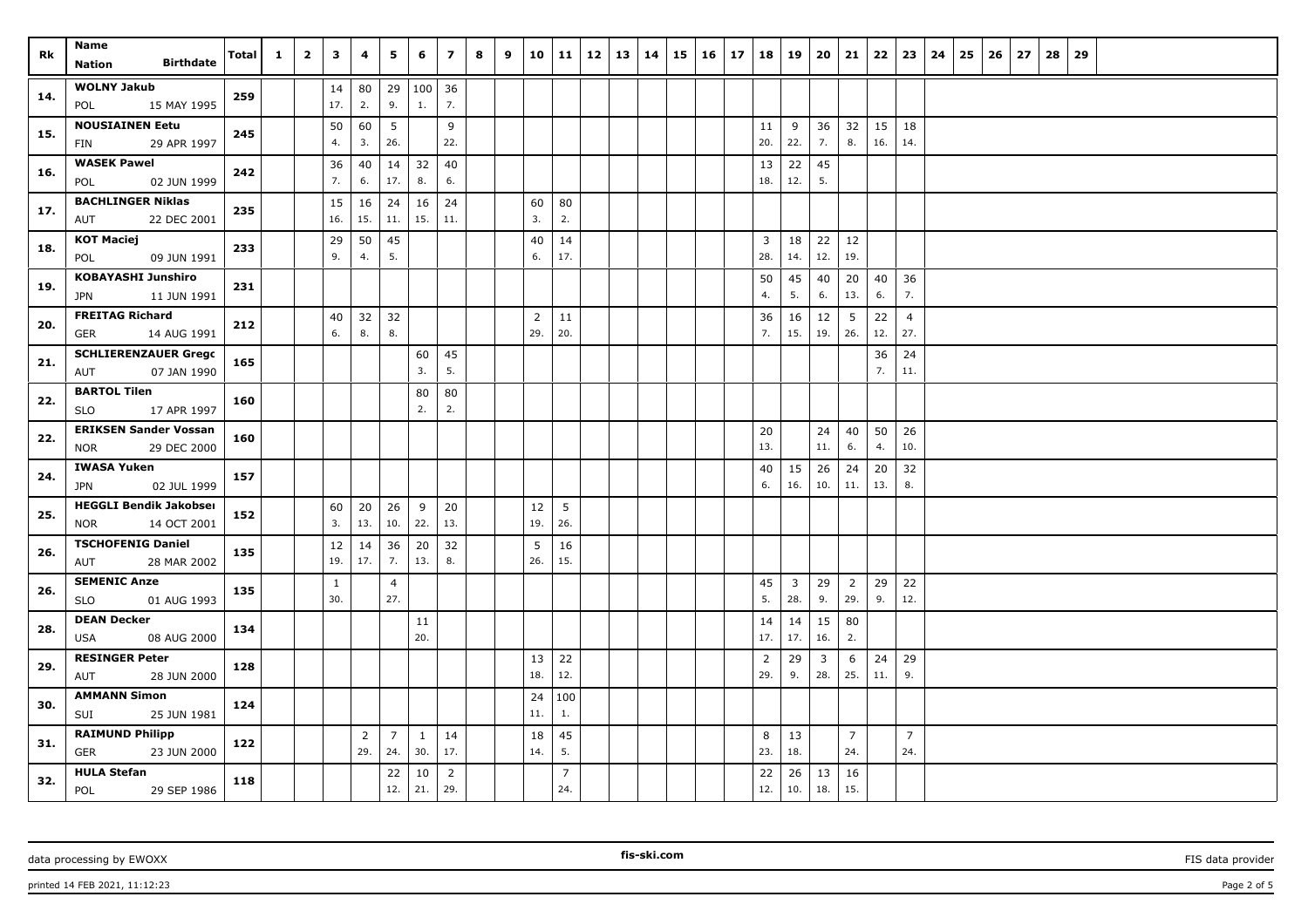| Rk  | <b>Name</b>                                              | Total | $\mathbf{1}$ | $\overline{\mathbf{2}}$ | 3                     | 4                     | 5         | 6                     | $\overline{z}$ | 8 | 9 | 10       | 11             | $12 \mid 13$ | $14 \mid 15$ | 16 | $\vert$ 17 |                | $18$   19             | 20                    | 21             | 22             | 23             | 24 | 25 | $26 \mid 27$ | 28 | 29 |  |  |  |  |
|-----|----------------------------------------------------------|-------|--------------|-------------------------|-----------------------|-----------------------|-----------|-----------------------|----------------|---|---|----------|----------------|--------------|--------------|----|------------|----------------|-----------------------|-----------------------|----------------|----------------|----------------|----|----|--------------|----|----|--|--|--|--|
|     | <b>Birthdate</b><br><b>Nation</b>                        |       |              |                         |                       |                       |           |                       |                |   |   |          |                |              |              |    |            |                |                       |                       |                |                |                |    |    |              |    |    |  |  |  |  |
| 33. | <b>PILCH Tomasz</b>                                      | 106   |              |                         | 32                    | 11                    | 15        | 24                    | 8              |   |   | 16       |                |              |              |    |            |                |                       |                       |                |                |                |    |    |              |    |    |  |  |  |  |
|     | 20 OCT 2000<br>POL                                       |       |              |                         | 8.                    | 20.                   | 16.       | 11.                   | 23.            |   |   | 15.      |                |              |              |    |            |                |                       |                       |                |                |                |    |    |              |    |    |  |  |  |  |
| 33. | <b>MAATTA Jarkko</b><br>28 DEC 1994<br>FIN               | 106   |              |                         | 13<br>18.             | 18<br>14.             | 12<br>19. |                       | 5<br>26.       |   |   |          |                |              |              |    |            | 12<br>19.      |                       | 11<br>20.             | 22<br>12.      | 5<br>26.       | 8<br>23.       |    |    |              |    |    |  |  |  |  |
|     | <b>DAMJAN Jernej</b>                                     |       |              |                         |                       |                       |           | 36                    | 13             |   |   |          |                |              |              |    |            | 16             | 20                    | 5                     |                |                |                |    |    |              |    |    |  |  |  |  |
| 35. | <b>SLO</b><br>28 MAY 1983                                | 90    |              |                         |                       |                       |           | 7.                    | 18.            |   |   |          |                |              |              |    |            | 15.            | 13.                   | 26.                   |                |                |                |    |    |              |    |    |  |  |  |  |
| 35. | <b>BRAATHEN Matias</b>                                   | 90    |              |                         |                       |                       |           |                       |                |   |   |          |                |              |              |    |            |                |                       |                       |                | 45             | 45             |    |    |              |    |    |  |  |  |  |
|     | 30 MAY 1996<br>NOR                                       |       |              |                         |                       |                       |           |                       |                |   |   |          |                |              |              |    |            |                |                       |                       |                | 5.             | 5.             |    |    |              |    |    |  |  |  |  |
| 37. | <b>JUSTIN Rok</b>                                        | 85    |              |                         |                       |                       |           | 14                    | $\overline{7}$ |   |   | 8        | 12             |              |              |    |            |                | 11                    | 6                     | $\overline{4}$ | 12             | 11             |    |    |              |    |    |  |  |  |  |
|     | <b>SLO</b><br>06 APR 1993                                |       |              |                         |                       |                       |           | 17.                   | 24.            |   |   | 23.      | 19.            |              |              |    |            |                | 20.                   | 25.                   | 27.            | 19.            | 20.            |    |    |              |    |    |  |  |  |  |
| 38. | <b>KAHOFER Timon-Pascal</b><br>10 MAR 1999<br>AUT        | 82    |              |                         | 24<br>11.             | $\overline{4}$<br>27. |           |                       |                |   |   |          | 9<br>22.       |              |              |    |            | 24<br>11.      | $\overline{7}$<br>24. | 2<br>29.              |                | 6<br>25.       | 6<br>25.       |    |    |              |    |    |  |  |  |  |
|     | <b>KALINICHENKO Vitaliy</b>                              |       |              |                         |                       |                       |           | 15                    |                |   |   | 20       | 26             |              |              |    |            | $\overline{7}$ | 5                     | $\mathbf{1}$          |                |                |                |    |    |              |    |    |  |  |  |  |
| 39. | 09 AUG 1993<br>UKR                                       | 74    |              |                         |                       |                       |           | 16.                   |                |   |   | 13.      | 10.            |              |              |    |            | 24.            | 26.                   | 30.                   |                |                |                |    |    |              |    |    |  |  |  |  |
| 40. | <b>MAERKL Kilian</b>                                     | 70    |              |                         | 6                     | 8                     | 13        |                       |                |   |   |          |                |              |              |    |            | 18             |                       |                       | 13             | 10             | $\overline{2}$ |    |    |              |    |    |  |  |  |  |
|     | <b>GER</b><br>10 APR 2000                                |       |              |                         | 25.                   | 23.                   | 18.       |                       |                |   |   |          |                |              |              |    |            | 14.            |                       |                       | 18.            | 21.            | 29.            |    |    |              |    |    |  |  |  |  |
| 41. | <b>BUSKUM Andreas Graner</b>                             | 63    |              |                         | 18                    | 15                    | 8         |                       | 6              |   |   | 14       | $\overline{2}$ |              |              |    |            |                |                       |                       |                |                |                |    |    |              |    |    |  |  |  |  |
|     | 05 JUN 1996<br><b>NOR</b>                                |       |              |                         | 14.                   | 16.                   | 23.       |                       | 25.            |   |   | 17.      | 29.            |              |              |    |            |                |                       |                       |                |                |                |    |    |              |    |    |  |  |  |  |
| 42. | <b>KORNILOV Denis</b><br><b>RUS</b><br>17 AUG 1986       | 60    |              |                         | $\overline{3}$<br>28. | 12<br>19.             | 20<br>13. | $\overline{7}$<br>24. | 18<br>14.      |   |   |          |                |              |              |    |            |                |                       |                       |                |                |                |    |    |              |    |    |  |  |  |  |
|     | <b>BAER Moritz</b>                                       |       |              |                         | 16                    | 13                    | 18        |                       |                |   |   | 8        | $\mathbf{1}$   |              |              |    |            |                |                       |                       |                |                |                |    |    |              |    |    |  |  |  |  |
| 43. | 16 MAY 1997<br>GER                                       | 56    |              |                         | 15.                   | 18.                   | 14.       |                       |                |   |   | 23.      | 30.            |              |              |    |            |                |                       |                       |                |                |                |    |    |              |    |    |  |  |  |  |
| 44. | <b>SCHULER Andreas</b>                                   | 55    |              |                         |                       |                       |           | 12                    | 12             |   |   |          |                |              |              |    |            | 6              | $\overline{2}$        |                       |                | 11             | 12             |    |    |              |    |    |  |  |  |  |
|     | SUI<br>30 DEC 1995                                       |       |              |                         |                       |                       |           | 19.                   | 19.            |   |   |          |                |              |              |    |            | 25.            | 29.                   |                       |                | 20.            | 19.            |    |    |              |    |    |  |  |  |  |
| 45. | <b>MASLE Rok</b>                                         | 52    |              |                         |                       |                       |           | 26                    | 16             |   |   | 6        | $\overline{4}$ |              |              |    |            |                |                       |                       |                |                |                |    |    |              |    |    |  |  |  |  |
|     | 20 APR 2004<br>SLO<br><b>NAKAMURA Naoki</b>              |       |              |                         |                       |                       |           | 10.                   | 15.            |   |   | 25.      | 27.            |              |              |    |            |                |                       |                       |                |                |                |    |    |              |    |    |  |  |  |  |
| 45. | 19 SEP 1996<br><b>JPN</b>                                | 52    |              |                         |                       |                       |           |                       |                |   |   | 32<br>8. | 20<br>13.      |              |              |    |            |                |                       |                       |                |                |                |    |    |              |    |    |  |  |  |  |
|     | <b>LADEHAUG Anders</b>                                   | 43    |              |                         |                       |                       |           |                       |                |   |   |          |                |              |              |    |            | 10             |                       | 10                    | 9              | $\overline{4}$ | 10             |    |    |              |    |    |  |  |  |  |
| 47. | 31 OCT 1999<br><b>NOR</b>                                |       |              |                         |                       |                       |           |                       |                |   |   |          |                |              |              |    |            | 21.            |                       | 21.                   | 22.            | 27.            | 21.            |    |    |              |    |    |  |  |  |  |
| 47. | <b>HAUSWIRTH Sandro</b>                                  | 43    |              |                         |                       |                       | 1         |                       |                |   |   |          |                |              |              |    |            | 9              |                       | 14                    | 11             | $\overline{7}$ | 1              |    |    |              |    |    |  |  |  |  |
|     | SUI<br>29 AUG 2000                                       |       |              |                         |                       |                       | 30.       |                       |                |   |   |          |                |              |              |    |            | 22.            |                       | 17.                   | 20.            | 24.            | 30.            |    |    |              |    |    |  |  |  |  |
| 49. | <b>INSAM Alex</b>                                        | 42    |              |                         |                       |                       |           |                       |                |   |   |          |                |              |              |    |            |                | 12<br>19.             | 16<br>15.             | 14<br>17.      |                |                |    |    |              |    |    |  |  |  |  |
|     | ITA<br>19 DEC 1997<br><b>SELL Adrian</b>                 |       |              |                         |                       | $\mathbf{1}$          | 11        |                       | 10             |   |   |          |                |              |              |    |            |                |                       |                       | 8              | 3              | 6              |    |    |              |    |    |  |  |  |  |
| 50. | <b>GER</b><br>28 APR 1998                                | 39    |              |                         |                       | 30.                   | 20.       |                       | 21.            |   |   |          |                |              |              |    |            |                |                       |                       | 23.            | 28.            | 25.            |    |    |              |    |    |  |  |  |  |
| 51. | <b>TROFIMOV Roman Serge</b><br><b>RUS</b><br>19 NOV 1989 | 37    |              |                         |                       |                       |           |                       |                |   |   |          |                |              |              |    |            | 5<br>26.       | 6<br>25.              | $\overline{4}$<br>27. |                | 13<br>18.      | 9<br>22.       |    |    |              |    |    |  |  |  |  |

printed 14 FEB 2021, 11:12:23 Page 3 of 5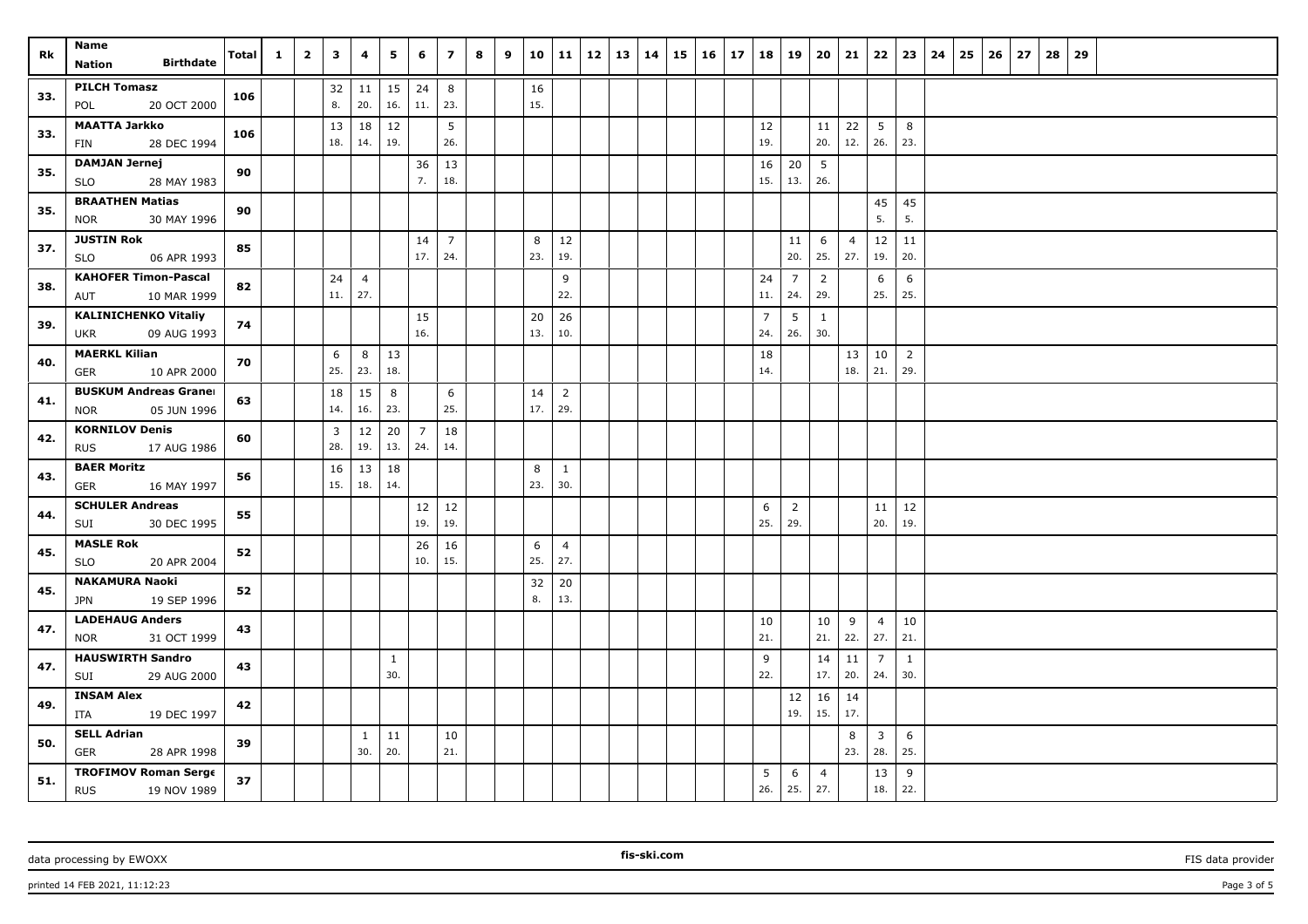| Rk  | Name                                               |       | $\mathbf{1}$ | $\overline{2}$ | $\overline{\mathbf{3}}$ | 4              | 5                              | 6        | $\overline{7}$        | 8 | 9 |                | 10 11          | $12 \mid 13 \mid 14$ |  | $15 \mid 16 \mid 17$ | 18 |                | 19   20   21 |              |                | $22 \mid 23 \mid$ | $24 \mid 25$ | $26 \mid 27$ | 28<br>29 |  |  |  |
|-----|----------------------------------------------------|-------|--------------|----------------|-------------------------|----------------|--------------------------------|----------|-----------------------|---|---|----------------|----------------|----------------------|--|----------------------|----|----------------|--------------|--------------|----------------|-------------------|--------------|--------------|----------|--|--|--|
|     | <b>Birthdate</b><br><b>Nation</b>                  | Total |              |                |                         |                |                                |          |                       |   |   |                |                |                      |  |                      |    |                |              |              |                |                   |              |              |          |  |  |  |
| 52. | <b>SIEGEL David</b>                                |       |              |                |                         |                |                                |          |                       |   |   |                |                |                      |  |                      |    | $\overline{4}$ |              | 15           |                | 14                |              |              |          |  |  |  |
|     | 28 AUG 1996<br>GER                                 | 33    |              |                |                         |                |                                |          |                       |   |   |                |                |                      |  |                      |    | 27.            |              | 16.          |                | 17.               |              |              |          |  |  |  |
| 53. | <b>OESTVOLD Benjamin</b>                           | 29    |              |                |                         |                |                                |          |                       |   |   |                | 29             |                      |  |                      |    |                |              |              |                |                   |              |              |          |  |  |  |
|     | <b>NOR</b><br>13 JAN 2001                          |       |              |                |                         |                |                                |          |                       |   |   |                | 9.             |                      |  |                      |    |                |              |              |                |                   |              |              |          |  |  |  |
| 54. | <b>MEDWED Elias</b>                                | 28    |              |                |                         |                |                                |          |                       |   |   | 15             | 13             |                      |  |                      |    |                |              |              |                |                   |              |              |          |  |  |  |
|     | 12 JAN 2002<br>AUT                                 |       |              |                |                         |                |                                |          |                       |   |   | 16.            | 18.            |                      |  |                      |    |                |              |              |                |                   |              |              |          |  |  |  |
| 55. | <b>PRESECNIK Jernej</b>                            | 26    |              |                |                         |                |                                |          |                       |   |   | 11             | 15             |                      |  |                      |    |                |              |              |                |                   |              |              |          |  |  |  |
|     | SLO<br>18 JAN 2002                                 |       |              |                |                         |                |                                |          |                       |   |   | 20.            | 16.            |                      |  |                      |    |                |              |              |                |                   |              |              |          |  |  |  |
| 55. | <b>ROTH Luca</b>                                   | 26    |              |                | 5                       |                | $10 \mid 10$                   |          |                       |   |   |                |                |                      |  |                      |    |                |              |              | $\mathbf{1}$   |                   |              |              |          |  |  |  |
|     | <b>GER</b><br>14 APR 2000                          |       |              |                | 26.                     | 21.            | 21.                            |          |                       |   |   |                |                |                      |  |                      |    |                |              |              | 30.            |                   |              |              |          |  |  |  |
| 57. | <b>BOMBEK Jan</b>                                  | 24    |              |                | 22                      |                | $\overline{2}$                 |          |                       |   |   |                |                |                      |  |                      |    |                |              |              |                |                   |              |              |          |  |  |  |
|     | 04 DEC 2001<br><b>SLO</b>                          |       |              |                | 12.                     |                | 29.                            |          |                       |   |   |                |                |                      |  |                      |    |                |              |              |                |                   |              |              |          |  |  |  |
| 58. | <b>MAKSIMOCHKIN Mikhail</b>                        | 22    |              |                |                         |                |                                |          |                       |   |   |                |                |                      |  |                      |    |                | 9            | 10           |                | $\overline{3}$    |              |              |          |  |  |  |
|     | 29 AUG 1993<br><b>RUS</b>                          |       |              |                |                         |                |                                |          |                       |   |   |                |                |                      |  |                      |    |                | 22.          | 21.          |                | 28.               |              |              |          |  |  |  |
| 59. | <b>FOUBERT Valentin</b>                            | 20    |              |                | 11                      | $\overline{3}$ | 6                              |          |                       |   |   |                |                |                      |  |                      |    |                |              |              |                |                   |              |              |          |  |  |  |
|     | 17 AUG 2002<br>FRA                                 |       |              |                | 20.                     | 28.            | 25.                            |          |                       |   |   |                |                |                      |  |                      |    |                |              |              |                |                   |              |              |          |  |  |  |
| 60. | <b>GRILC Tjas</b>                                  | 19    |              |                |                         |                |                                |          | $\overline{3}$        |   |   |                | 6              |                      |  |                      |    | 8              |              |              | $\overline{2}$ |                   |              |              |          |  |  |  |
|     | 03 SEP 2001<br><b>SLO</b>                          |       |              |                |                         |                |                                |          | 28.                   |   |   |                | 25.            |                      |  |                      |    | 23.            |              |              | 29.            |                   |              |              |          |  |  |  |
| 61. | <b>POHJOLA Arttu</b>                               | 17    |              |                | 8                       | 9              |                                |          |                       |   |   |                |                |                      |  |                      |    |                |              |              |                |                   |              |              |          |  |  |  |
|     | FIN<br>07 JUN 2001                                 |       |              |                | 23.                     | 22.            |                                |          |                       |   |   |                |                |                      |  |                      |    |                |              |              |                |                   |              |              |          |  |  |  |
| 62. | <b>SOUKUP Matthew</b>                              | 16    |              |                |                         |                |                                |          |                       |   |   |                |                |                      |  |                      |    | 1<br>30.       |              | $\mathbf{1}$ | 14<br>17.      |                   |              |              |          |  |  |  |
|     | CAN<br>31 AUG 1997                                 |       |              |                |                         |                |                                |          |                       |   |   |                |                |                      |  |                      |    |                |              | 30.          |                |                   |              |              |          |  |  |  |
| 62. | <b>URLAUB Andrew</b>                               | 16    |              |                |                         |                | $\overline{\mathbf{3}}$<br>28. | 6<br>25. | $\overline{4}$<br>27. |   |   | 3<br>28.       |                |                      |  |                      |    |                |              |              |                |                   |              |              |          |  |  |  |
|     | USA<br>12 APR 2001                                 |       |              |                |                         |                |                                |          |                       |   |   |                |                |                      |  |                      |    |                |              |              |                |                   |              |              |          |  |  |  |
| 64. | <b>KOLOBOV Maksim</b><br><b>RUS</b><br>10 APR 2002 | 14    |              |                |                         | 5<br>26.       | 9<br>22.                       |          |                       |   |   |                |                |                      |  |                      |    |                |              |              |                |                   |              |              |          |  |  |  |
|     | <b>HUBER Stefan</b>                                |       |              |                |                         |                |                                |          |                       |   |   | 10             | $\overline{3}$ |                      |  |                      |    |                |              |              |                |                   |              |              |          |  |  |  |
| 65. | 08 MAR 1994<br>AUT                                 | 13    |              |                |                         |                |                                |          |                       |   |   | 21.            | 28.            |                      |  |                      |    |                |              |              |                |                   |              |              |          |  |  |  |
|     | <b>BATBY Alessandro</b>                            |       |              |                |                         |                |                                | 13       |                       |   |   |                |                |                      |  |                      |    |                |              |              |                |                   |              |              |          |  |  |  |
| 65. | 20 NOV 2001<br>FRA                                 | 13    |              |                |                         |                |                                | 18.      |                       |   |   |                |                |                      |  |                      |    |                |              |              |                |                   |              |              |          |  |  |  |
|     | <b>HAAGEN David</b>                                |       |              |                |                         |                |                                |          |                       |   |   | $\overline{4}$ | 8              |                      |  |                      |    |                |              |              |                |                   |              |              |          |  |  |  |
| 67. | 06 APR 2002<br>AUT                                 | 12    |              |                |                         |                |                                |          |                       |   |   | 27.            | 23.            |                      |  |                      |    |                |              |              |                |                   |              |              |          |  |  |  |
|     | <b>HEIKKINEN Kalle</b>                             |       |              |                | 10                      |                |                                |          |                       |   |   |                |                |                      |  |                      |    |                |              |              |                |                   |              |              |          |  |  |  |
| 68. | 16 SEP 1999<br><b>FIN</b>                          | 10    |              |                | 21.                     |                |                                |          |                       |   |   |                |                |                      |  |                      |    |                |              |              |                |                   |              |              |          |  |  |  |
|     | <b>MERILAEINEN Eetu</b>                            |       |              |                | 9                       |                |                                |          |                       |   |   |                |                |                      |  |                      |    |                |              |              |                |                   |              |              |          |  |  |  |
| 69. | <b>FIN</b><br>19 APR 1997                          | 9     |              |                | 22.                     |                |                                |          |                       |   |   |                |                |                      |  |                      |    |                |              |              |                |                   |              |              |          |  |  |  |
|     | <b>HAAS Claudio</b>                                |       |              |                |                         |                |                                | 8        | $\mathbf{1}$          |   |   |                |                |                      |  |                      |    |                |              |              |                |                   |              |              |          |  |  |  |
| 69. | <b>GER</b><br>13 MAR 2001                          | 9     |              |                |                         |                |                                | 23.      | 30.                   |   |   |                |                |                      |  |                      |    |                |              |              |                |                   |              |              |          |  |  |  |

data processing by EWOXX **FIS** data provider **FIS** data provider **FIS** data provider **FIS** data provider

printed 14 FEB 2021, 11:12:23 Page 4 of 5